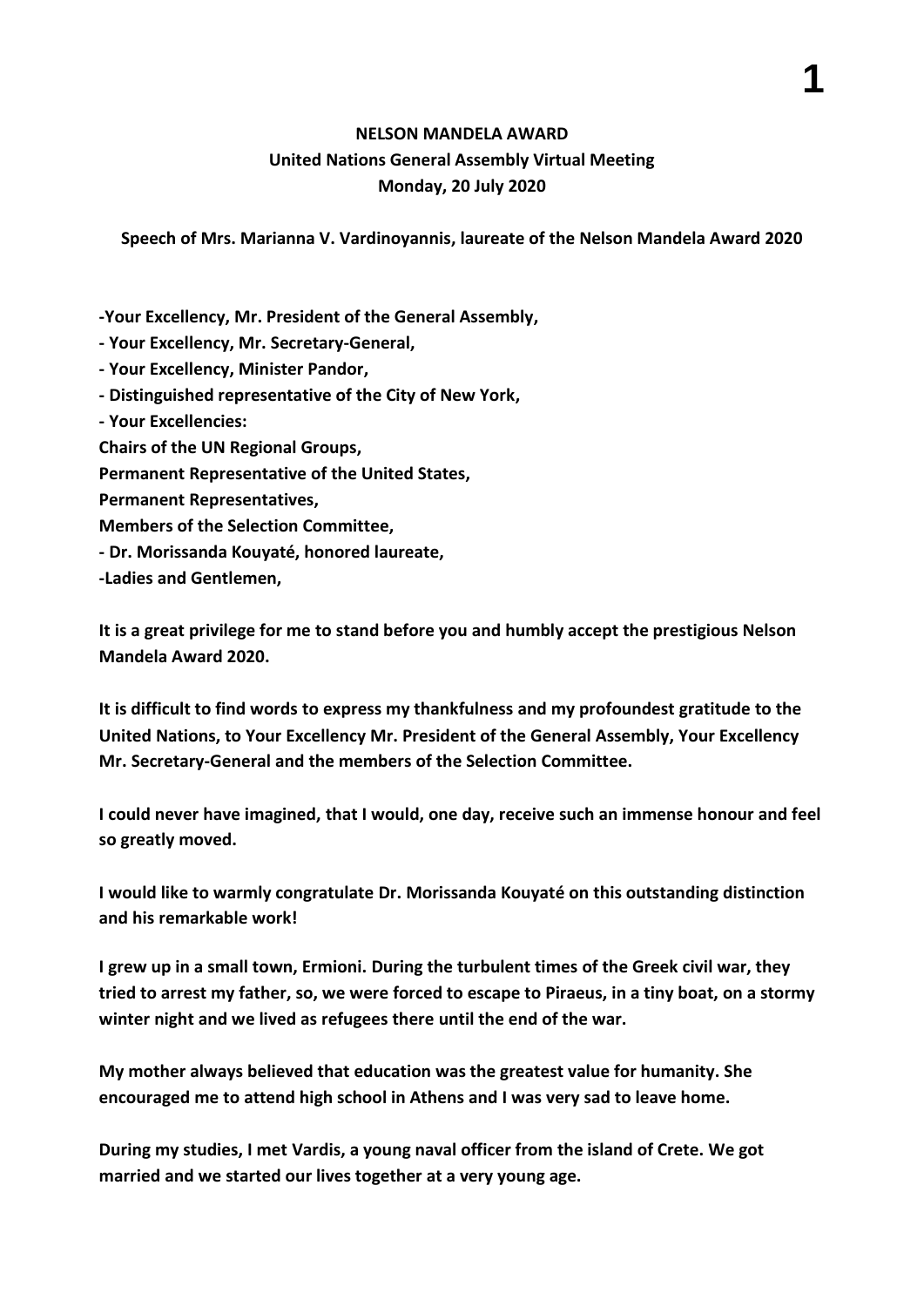**I followed him on his missions and pursued my University studies abroad. The first years were very difficult because of the dictatorship in Greece. My husband was opposed to it and was expelled from the Navy, imprisoned and then sent into exile. Although, I had a new-born baby and two young children, I felt the need to support him, so I followed him into exile. Fighting for human rights, became a part of my life.** 

**After our return, we were blessed to see our lives changing radically, for the better, for us and our five children.**

## **I always felt the need to give back to people, who were not so fortunate.**

**I am grateful to my mother, who taught me the first humanitarian lessons, as she was always devoted to people-in-need.**

**In the 90s, many children lost their lives from cancer in Greece. The dramatic efforts of parents to raise money and take their children abroad, for cancer therapy, inspired me to establish "ELPIDA", meaning "hope", and the first, Bone Marrow Transplant Unit in Greece.** 

**In the beginning, it was very hard on me to witness the real tragedy faced by parents and I could not sleep, thinking of the tear filled eyes of mothers, who desperately looked to me for help.** 

**So, I took the decision to stay strong and I even went to operating rooms to encourage them during the difficult operations.**

**This decision became the "motto" I live by: "It is worth fighting for even one child's life and I will never give up".**

**We had to fight cancer but also prejudice and discrimination, towards cancer patients, and we finally succeeded in changing mentalities.** 

**ELPIDA united the Greeks, for a noble goal: to cure four out of four children! In 30 years, we accomplished:** 

- **The first Oncology Children's Hospital in Greece.**
- **1.200 transplantations.**
- **150.000 hospitalizations.**
- **Thousands of children cured from Greece, Mediterranean, and Balkans.**
- **A Guest House that hosted more than 3000 families.**
- **Affiliations, with the greatest hospitals in the world.**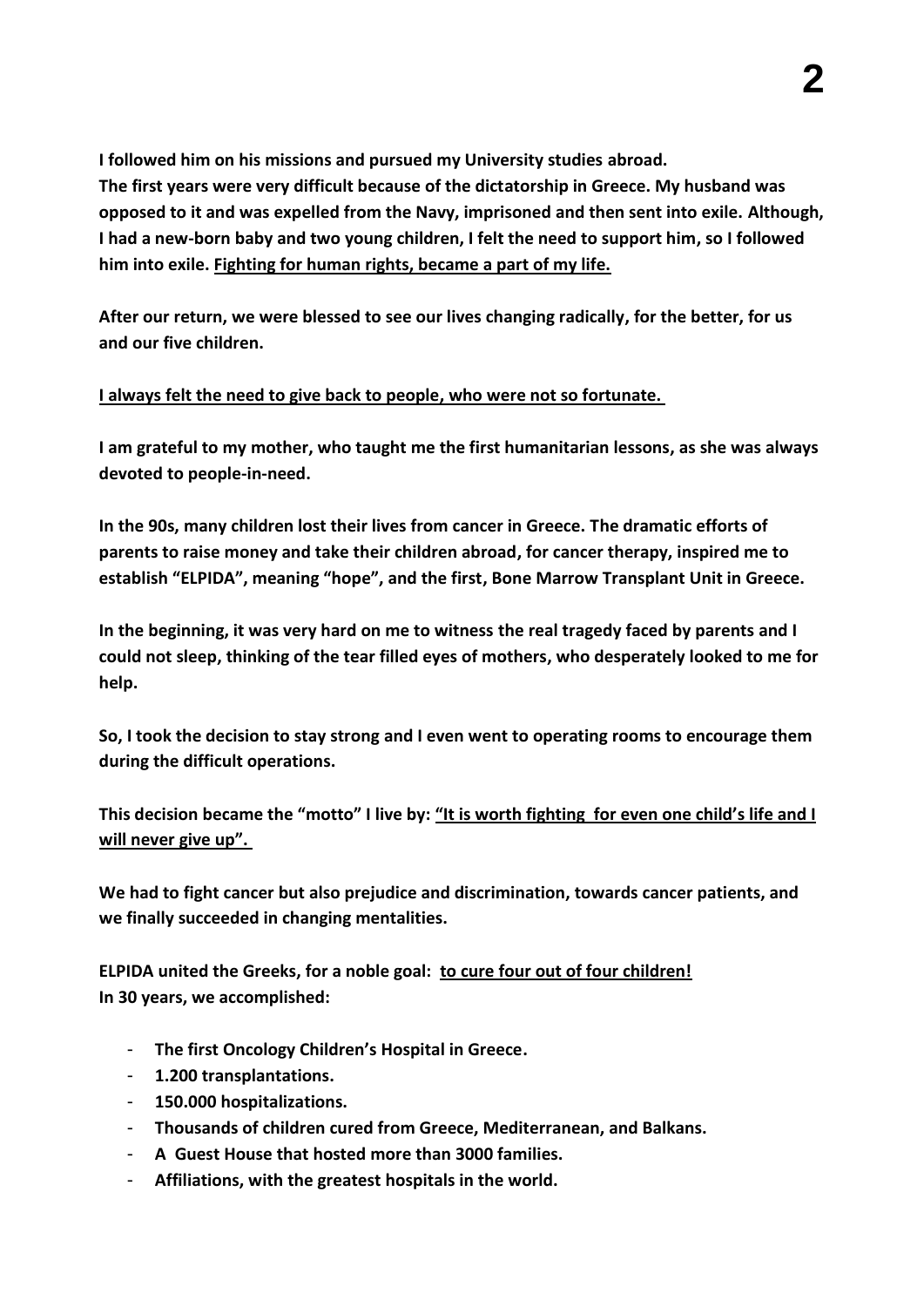- **The bone marrow bank with over 100.000 volunteer donors.**

## **My strongest hope is a world without borders for children's health. This fight can be our platform of peace and solidarity.**

**After I had fulfilled my lifetime dream, my studies in History of Art and Archeology, as a grandmother, I was greatly honoured to receive the appointment of UNESCO Goodwill Ambassador.** 

**A challenge that gave a global perspective to my efforts through the goals and ideals of the United Nations.**

**I learned a lot from Nelson Mandela's example, his fighting spirit, his passion, his determination, his courage and his ideas. In our life, we need inspiration and examples, to give us strength and inner power to go on. Nelson Mandela was my inspiration and I was deeply moved when he was appointed UNESCO Goodwill Ambassador. For me, he was more than a leader and a visionary.** 

**He was, and will always be, a universal symbol of humanism.** 

**His motivating words "It always seems impossible until it's done" are being proven right, every day, by ELPIDA's children, who win the battle against cancer.**

**Being the keynote speaker at the 70th Anniversary of UNESCO, paying tribute to his memory, marked my life.**

**I strongly believe that each one of us has come in this world with a purpose. Nelson Mandela's legacy is a great treasure for humanity. When people stand united, we can succeed to build a shared future together. And this is vital in the tragic times of the Covid-19 pandemic. For the "day after"!**

**President Mandela said: "Education is the most powerful weapon which you can use to change the world". I am committed to this cause, as I believe in the power of education and young people for building better societies. For human rights to which I devote my work.**

**In this work, I was not alone. I am truly grateful to the doctors, nurses, volunteers, members of ELPIDA, the Greek people, who supported us, through team work and collective action and became part of this miracle.**

**And of course, nothing would be accomplished without the full support of my beloved family, my husband Vardis, our children and grandchildren.**